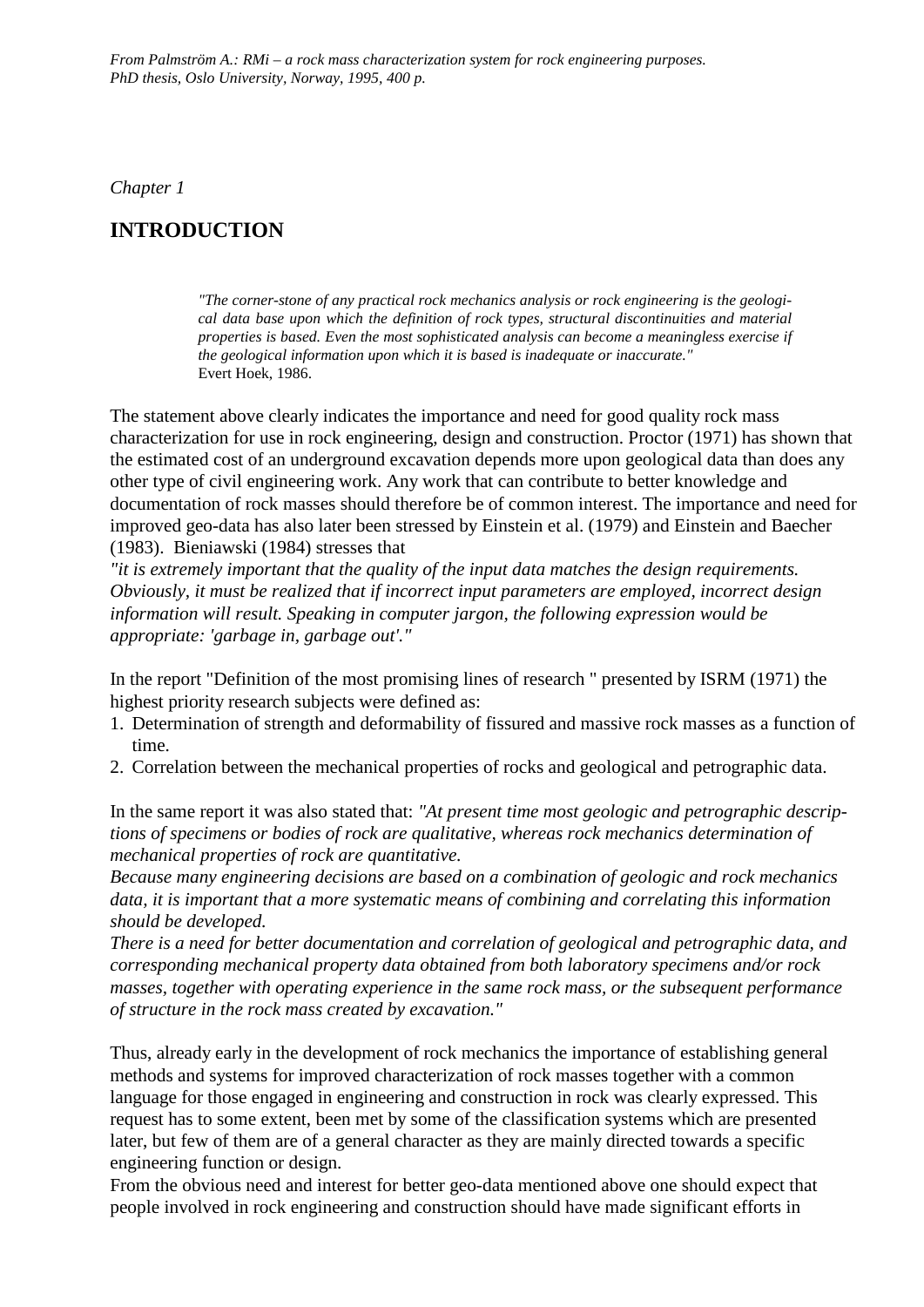working out methods to arrive at better quality geo-data. However, in the early days in rock mechanics and engineering geology, people paid surprisingly little interest in the geological aspects. Karl Terzaghi, in his later years, when he had changed much of his attention from soil to rock mechanics, wrote in his diary in 1961 about rock mechanics. *"I am more and more amazed about the blind optimism with which the younger generation invades this field, without paying attention to the inevitable uncertainties in the data on which their theoretical reasoning is based and without making serious attempts to evaluate the resulting errors."*

Later, Poisel (1990) points out that the same trends have continued also during the last 10 years: *"A look at rock mechanics papers shows that at present it is only important to perfect mathematical procedures and to investigate rock-like materials. Rock mechanics, however, still needs investigations in the field - not only testing to get its parameters - geomechanical models, and intuition.*

*Regretfully we do not ask ourselves often enough if the results we reach by mathematical calculations really apply to nature. Rock mechanical models should be determined by what nature shows, not by what can be done within mechanical-mathematical limits. Thus it should first be attempted to find out what is going on in nature, which procedures or which mechanisms take place in the structure, and only then it should be considered how to model them by mechanicalmathematical means."*

From the foregoing it is clear that there has been continuous need also to establish a common language to characterize rock mass parameters of importance for engineering for construction and treatment of rock.

## **1.1 Outline of this work**

The opinions presented above largely explain the purpose of this work. A main goal has been to improve the quality of geological input data, which consequently will lead to better design and rock engineering to be applied in rock construction. No attempt has been made to analyze the science of either geology or rock mechanics, but rather, only to use and relate geological knowledge to the characteristics of the material called *rock mass*. Fig. 1-1 shows the main structure of the work and its main applications.

The first step outlined in this figure is the collection of data representative of the rock mass composition, based on observations and measurements.

The second step includes characterization of these data into a general rock mass index (RMi). This index and the definitions of its input parameters can be used in communication as well as for input in existing and possible future engineering systems.

In a third step, the RMi can be adjusted for parameters or features of importance for the actual utility or construction to assess the quality of the ground. By combining this with input from the actual excavation or construction requirements, the system can be used in a fourth step for design and engineering.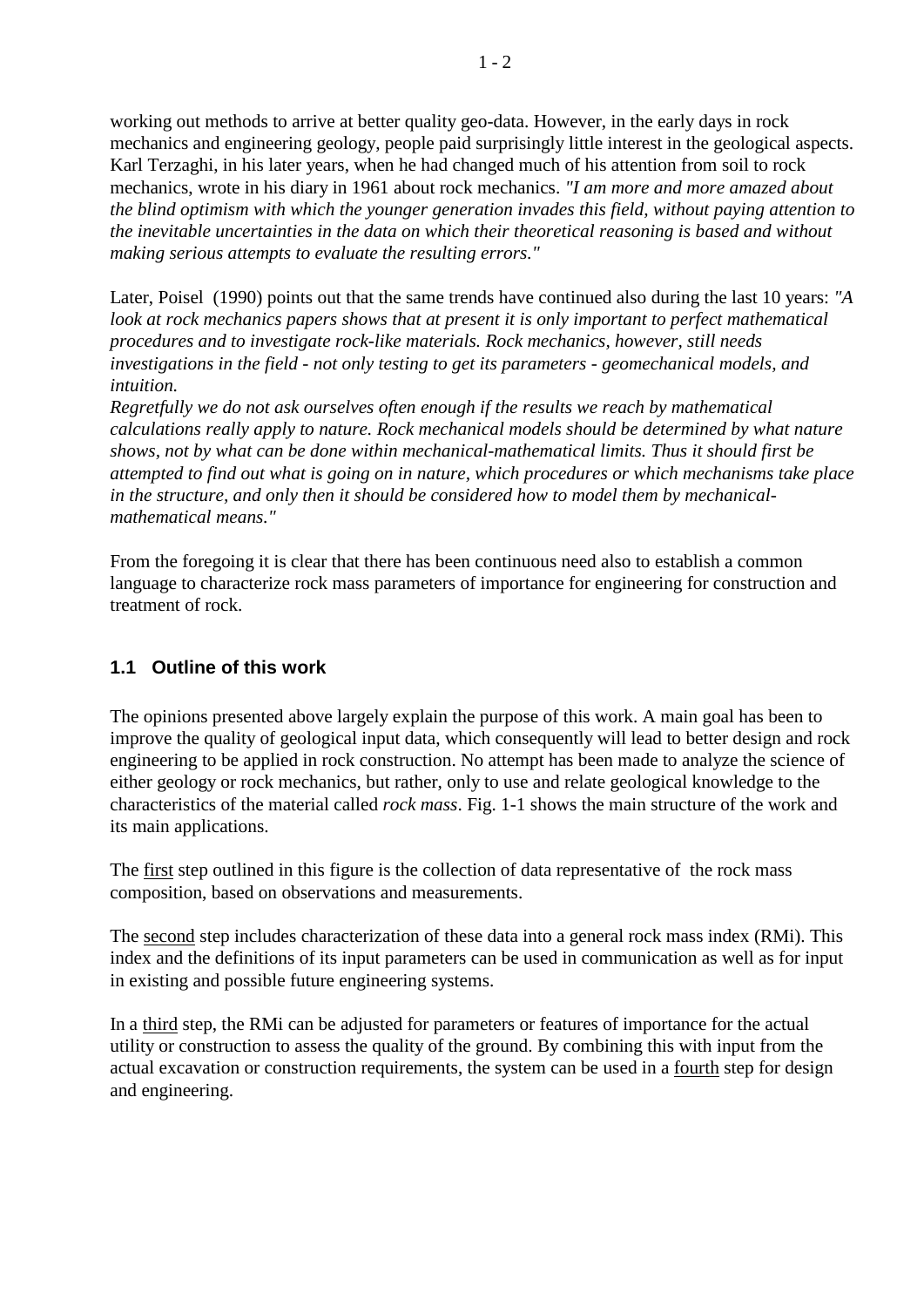

Fig. 1-1 Main principles of the system presented.

The work has been structured into the following main fields:

- 1. Collection and characterization of geological and material data (geo-data) described in Chapters 2 - 3 and in Appendices 1 - 5.
- 2. Combination of geo-data in RMi outlined in Chapters 4 5 and in Appendix 6.
- 3. Application of RMi in practical rock engineering. Chapters 6 8 and Appendix 7 describe the direct use of RMi in rock support and in full face tunnel boring (TBM) capacity assessments.

The main part of this contribution has been to develop a general system for characterizing rock masses in which individual parameters representative of a rock mass are combined. The selection and combination of these parameters are based on a comprehensive study of available literature and communication with experienced people. The system is calibrated against documented large scale and in situ test results from real rock masses. The following features have been important during the development of the work:

- The system should be simple and meaningful in terms, i.e. only few input data have been selected to arrive at understandable expressions.
- Where possible, existing methods for finding the characteristics of the geo-data required should be utilized; i.e. simple and practical methods for collecting the input values have been described.
- The system should have a general form; i.e. constitute a platform which can be applied in rock engineering; it should be possible to apply it as input in existing engineering systems or methods.

With reference to the above statements by Terzaghi and by Poisel and also to statements by Müller (1982) it is a prerequisite that the limitations and uncertainties in geo-data are always considered when applied in calculations, design and engineering.